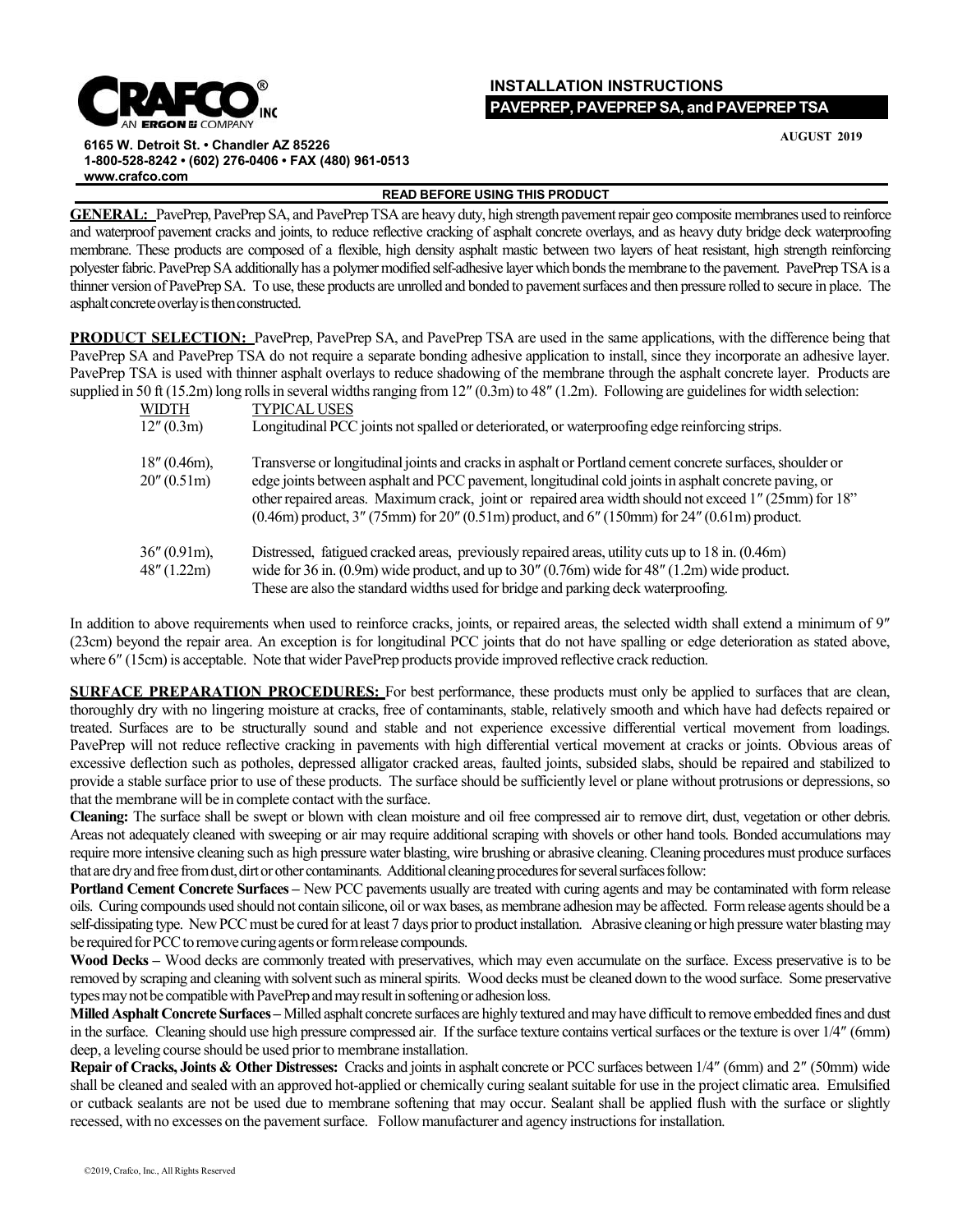Cracks or joints over 2″ (50mm) wide, or other voids, such as potholes, spalled areas, severely fatigued (alligatored) cracked areas, shall be cleaned of loose pavement or debris and patched to surface level with approved materials including Crafco PolyPatch, Mastic 1, TechCrete, a 3/8″ (1cm) maximumsized hot mixed asphalt concrete, or a quality cold applied patching material.

Note that solvent containing products must be allowed to fully cure prior to membrane placement, or adhesive loss, softening or blistering of the membrane may occur as solvent evaporates. Vertical elevation differences greater than 3/8″ (1 cm) shall be ground or milled smooth or wedged with an approved patching material or sealant.

## **BONDING TO THE PAVEMENT:**

**PavePrep:** A properly applied layer of bonding adhesive is required to adhere PavePrep to surfaces. Adhesive shall be hot applied paving asphalt cement meeting ASTM D6373, "Standard Specification for Performance Graded Asphalt Binder", grades PG 70-10, PG 64- 16 or PG 64-22 in moderate to hot climates and PG 58-22 or 58-28 in cooler climates. Asphalt cement is to be evenly spray or squeegee applied at 300 to 350°F (149 - 177°C) to the pavement surface at 0.15 gallons/yd<sup>2</sup> (gsy) (0.70 liters/m<sup>2</sup> (l/m<sup>2</sup>)) and shall extend approximately 1-2″ (25 to 50mm) beyond the PavePrep edges. For milled asphalt concrete pavement surfaces, application rate should be 0.20 gsy (0.93 l/m<sup>2</sup>). Adhesive application rate may need to be slightly adjusted depending on the porosity and texture of the pavement. **CAUTION: Excess adhesive application may cause PavePrep slippage during paving.** PavePrep is to be applied quickly into the hot adhesive to assure adhesion. If stronger bond is desired, Crafco PCF-100 may be used instead of the hot asphalt cement. PCF-100 used as bonding adhesive should be applied at 360-400°F (182-204°C) at a rate of 0.15 to 0.20 gsy (0.70 to 0.93 l/m<sup>2</sup>). Solvent cutback asphalts or emulsified asphalts are not to be used as bonding adhesive for adhering PavePrep to the pavement surface.

**PavePrep SA and TSA:** PavePrep SA and TSA are self -adhesive and bond adequately when surface temperature is above 70°F (21 $^{\circ}$ C). For surface temperatures of 50 $^{\circ}$ F (10 $^{\circ}$ C) to 70 $^{\circ}$ F (21 $^{\circ}$ C), primer shall be used to improve adhesion. Crafco Asphalt Primer (Part No. 33140) or equivalent applied at 0.022 to 0.045 gsy  $(0.1 \text{ to } 0.2 \text{ J/m}^2)$  is recommended. Application rate depends on surface condition, porosity and texture. Primer application should result in a completely wetted surface without puddling. **CAUTION: Primer must completely cure prior to membrane installation**. Cure time depends on weather conditions- temperature, cloud cover, wind and humidity. At 70°F (21°C) and sunny, curing will take from 30 minutes to 2 hours. Below 55°F (13°C), primer should be allowed to cure for at least 16 hours or overnight. Minimum temperature for primer application is 45°F (7°C). Primer is cured sufficiently when tacky when touched with no transfer to one's finger. All primed areas must reach this state of cure prior to membrane installation. PavePrep SA or TSA is to be applied the same day as when the primer becomes fully cured. If not installed that day, the surfaces shall be re-primed. If it is undesirable to wait for solvent based primer to cure, alternatively priming can consist of the same hot asphalt cements or PCF-100 as listed above for PavePrep, except that the application rate should be .05 to .10 gsy (0.24 to .47 l/m<sup>2</sup>). When PavePrep SA or TSA is installed on milled surfaces or as bridge deck waterproofing, priming shall always be used.

## **INSTALLATION:**

**Weather and Temperature:** The minimum surface temperature for installation of PavePrep products is 50°F (10°C). When installation will be performed during cooler weather conditions (when overnight temperatures drop to below 40 $\degree$ F (4 $\degree$ C)), PavePrep products shall be stored in an area maintained at a minimum temperature of  $50^{\circ}F (10^{\circ}C)$  for at least 12 hours immediately prior to use. During installation, weather must be dry, with no rain, drizzle or fog. Additionally, installation should not occur at temperatures less than the dew point due to the possibility of surface moisture which may reduce adhesion.

**Placement:** PavePrep is unrolled onto the prepared surface and into the hot bonding adhesive. PavePrep SA and TSA are unrolled while removing the release film, onto the prepared (primed if necessary) surface. The woven silvery side is placed face up. During unrolling, the product should be kept in tension to minimize wrinkling. PavePrep products can also be installed by cutting into strips and placing individually instead of unrolling. When installing PavePrep, it must be placed into the hot bonding adhesive layer quickly so that the bottom fabric is saturated. Application trolleys are available to assist with unrolling and application. PavePrep products are to be laid straight, smooth and wrinkle free.

**Pavement Cracks, Joints or Other Repairs –**PavePrep, PavePrep SA or PavePrep TSA of appropriate width is installed centered over the crack or joint with a minimum of 9″ (23 cm) of membrane on each side of the crack or joint, except for longitudinal joints in PCC pavements where 6″ (15 cm) on each side is the minimum. Bonding adhesive or primer applications shall extend approximately  $1 - 2'' (25 - 50$ mm) beyond each side of the membrane installation. At joints in the membrane, it is recommended that the PavePrep product strips be butted. Butt joints are sealed with a  $1/16 - 1/8$ <sup>n</sup> (1.5 – 3) mm) band of PCF-100 applied at 320-375F (160-191C) or other approved sealing mastic applied 1 - 2" (25 – 50 mm) wide to assure waterproofing. Joints can also be made by overlapping, however, this results in thicker areas which can reflect through and be seen in the asphalt concrete overly surface. If overlapped, laps should be 2 to 5″ (5 to13cm) wide, and for PavePrep, the lap must be tacked with a layer of hot bonding adhesive to establish adhesion.. Note at overlaps, PavePrep SA and TSA do not require adhesive. Laps should be installed to shed water and be in the direction of paving. If transverse and longitudinal strips overlap, the longitudinal is to be installed over top of the transverse. Overlaps resulting in 3 layers are not permitted.

**Bridge Deck and Horizontal Surface Waterproofing Installations –** All bridge deck surfaces(Portland cement concrete, asphalt concrete or wood) shall be primed prior to installation of PavePrep SA or TSA. PavePrep does not require primer due to use of hot bonding adhesive which functions as a primer. Waterproofing membranes are commonly installed in varying manners for different deck surface designs. Typical membrane installations include installing to the edge ofthe surface, tucking tightly into the corner and bonding to a vertical curb surface to the overlay level, or installing with a supplemental edge reinforcing strip at the corner. The waterproofing membrane installation must extend vertically to the desired level of waterproofing. The membrane installation must not cross working joints in the deck surface. Membrane installation is to start at the low side and proceed to the high side so that laps shed water. Laps are to be 2 to 5" (5 to 13 cm) and all PavePrep laps are to be tacked with hot asphalt cement or PCF-100 installed at temperature not exceeding 375F (191C). All laps, exposed edges, joints or other discontinuities in the membrane are to be sealed with Crafco PCF-100 (installed at correct temperatures listed in the previous section) or other approved sealing mastic. Contact Crafco for additional information. Sealing should consist of applying a  $1 - 2$ " (2.5 - 5 cm) wide layer of sealant or mastic, centered at the edge of the overlap and approximately  $1/16 - 1/8$ " (1.5 - 3